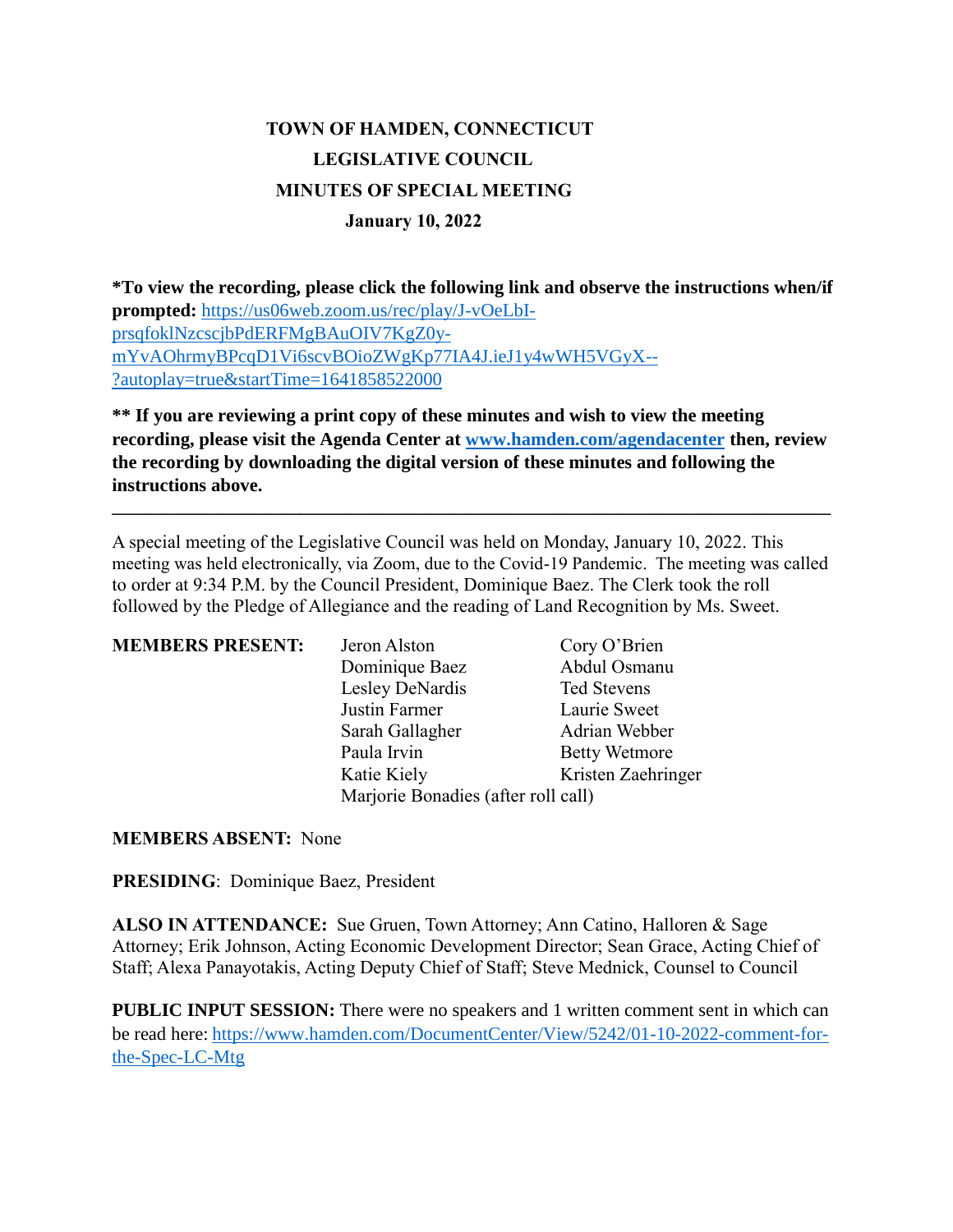## **EXECUTIVE SESSION:** DISCUSSION OF LEGAL MEMORANDUM PRIVILEGED BY THE ATTORNEY-CLIENT RELATIONSHIP

Ms. Baez requested a motion to enter Executive Session for the purpose stated above which will include the Legislative Council, Erik Johnson, Ann Catino, Sean Grace and Sue Gruen. Moved by Ms. Zaehringer, seconded by Mr. O'Brien and approved unanimously. In Executive Session @ 9:38 PM

Ms. Baez announced they were out of Executive Session @ 10:43 PM and called for the vote which was unanimous.

Ms. Baez then said they needed to vote to suspend their Standing Rules and called for the vote with 1 opposed (Farmer) \*(Ms. Wetmore and Ms. DeNardis were absent from this vote but returned for the agenda items)

**AGENDA:** - (Requires a vote of 2/3rds of the members present and voting for suspension of the Rules under §14(a) of the Standing Rules)

#### **1. Resolution appointing Charter Revision Commission members**

-- Moved by Mr. Alston, seconded by Mr. Webber. DISCUSSION: Attorney Mednick explained this was a new Charter Revision Commission after the first one didn't pass the LC. He said this commission will review the work of the last committee, address any new issues and that it should be a short review with the intent of going on the November ballot. He said he hopes to start in a week or two with a public hearing and then set-up 4,5 or 6 meetings going through by chapter with the intent to review the work done, look at a few new issues and the have a second public hearing at the end.

There was a brief discussion on how these members got appointed with Mr. Mednick stating the Legislative body is the appointing authority and in many cases it is the president who recommends with the whole LC body approving.

Ms. Kiely said in looking at the appointments she appreciates that some of the same people are on again to continue the work and she also appreciates tonight's public comment in support of those members. She said she does want to make note though of something they and the administration should be aware of and that's making sure that there's adequate representation from the Town that includes all districts as the 5th district is absent and the  $6<sup>th</sup>$  has heavy representation. She said they need to make sure that they're encompassing all the issues of the town and not only in districts but making sure for the different neighborhoods from Hamden as well because Hamden is so diverse. Ms. Kiely said she will support these members tonight but wants them to keep this in mind for boards and commissions going forward.